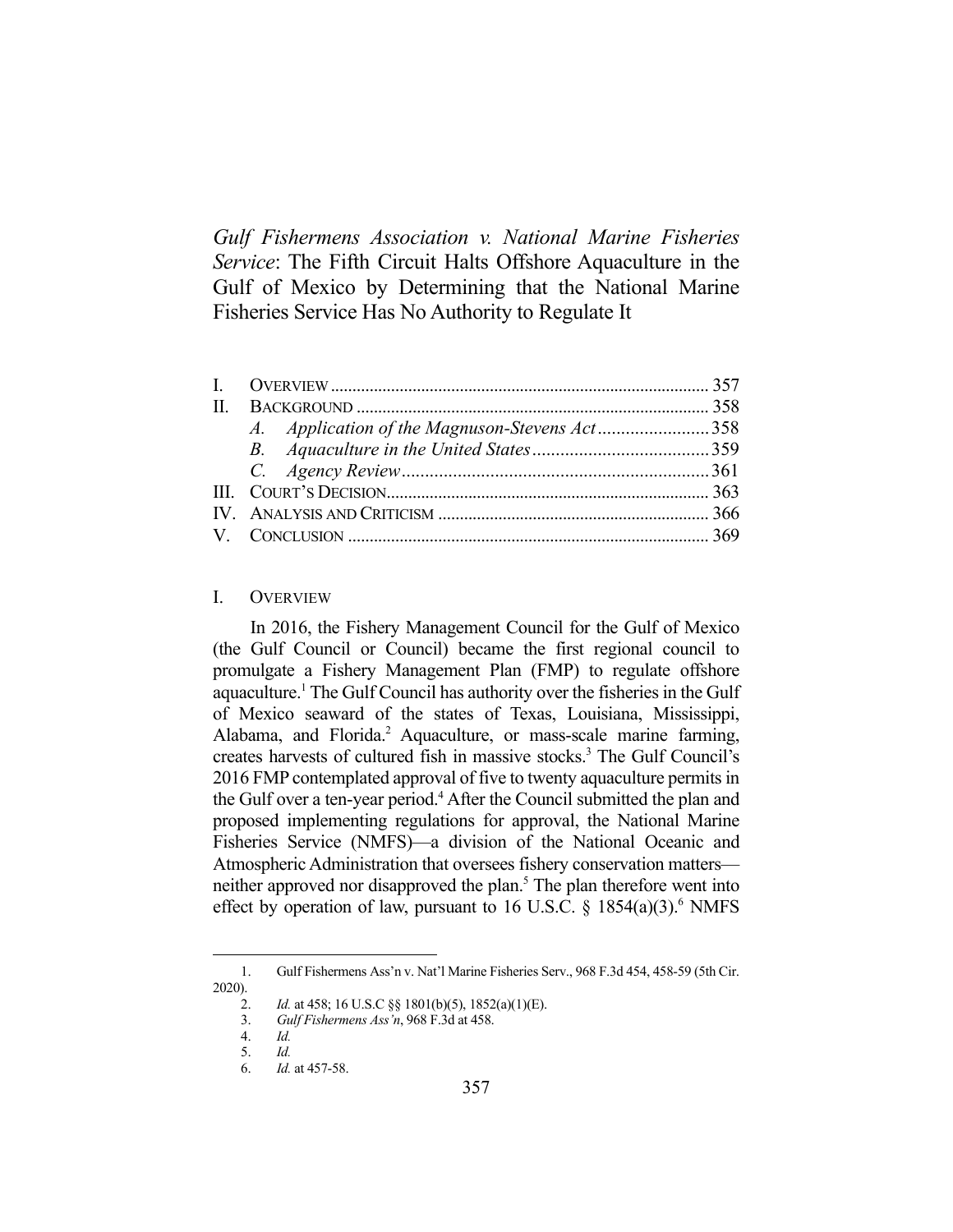followed up by proposing and then finalizing a rule to implement the plan.<sup>7</sup> A coalition of environmental and fishing groups joined together to challenge the rule based on concerns over its environmental and commercial impacts.<sup>8</sup> The district court granted summary judgment to these plaintiffs on the basis that the Magnuson-Stevens Act (MSA or Act), the main piece of fishing conservation legislation, foreclosed NMFS's authority to create and regulate aquaculture, denying the NMFS deference under the *Chevron* doctrine.<sup>9</sup> On appeal, the U.S. Court of Appeals for the Fifth Circuit reviewed the lower court's summary judgment for Plaintiffs de novo.10 The court *held* that the NMFS does not have authority to regulate aquaculture under the MSA because such regulation falls outside of the Act's scope, and Congress did not intend to delegate that authority to the agency. *Gulf Fishermens Ass'n v. National Marine Fisheries Service*, 968 F.3d 454 (5th Cir. 2020).

#### II. BACKGROUND

### *A. Application of the Magnuson-Stevens Act*

 In the 1970s, Congress found that aggressive fishing practices had destructive effects on coastal fisheries and economies.<sup>11</sup> In 1976, Congress sought to remedy this conservation crisis by passing the MSA to "manage the fishery resources found off the coasts of the United States."12 The main goal of the Act is to prevent overfishing of crucial aquatic resources.13 To combat the threats of overfishing, the MSA created Fishery Management Councils in major regions around the United States.14 The councils are charged with embedding the national standards set forth in MSA, which include ensuring optimum yields, utilizing the best scientific information available and cost-benefit analyses, promoting efficiency, focusing on community needs, minimizing bycatch, and prioritizing safety.<sup>15</sup> Once

 <sup>7.</sup> *Id.*

<sup>8.</sup> *Id.* at 459 & n.10 ("Plaintiffs worry that the Rule's expansion of seafood production will harm traditional fishing grounds, reduce prices of wild fish, subject wild fish to disease, and pollute open waters with chemicals and artificial nutrients.").

 <sup>9.</sup> *Id.* at 459; *see* Chevron, U.S.A., Inc. v. Nat. Res. Def. Council, Inc., 467 U.S. 837, 842- 43 (1984).

 <sup>10.</sup> *Gulf Fishermens Ass'n*, 968 F.3d at 459.

 <sup>11. 16</sup> U.S.C. § 1801(a).

 <sup>12.</sup> *Id.* § 1801(b)(1).

 <sup>13.</sup> Delta Com. Fisheries Ass'n v. Gulf of Mex. Fishery Mgmt. Council, 364 F.3d 269, 271 (5th Cir. 2004).

 <sup>14. 16</sup> U.S.C. § 1801(b)(5).

 <sup>15.</sup> *Id.*; *see also* 16 U.S.C. § 1851 (establishing ten "national standards for fishery conservation and management.")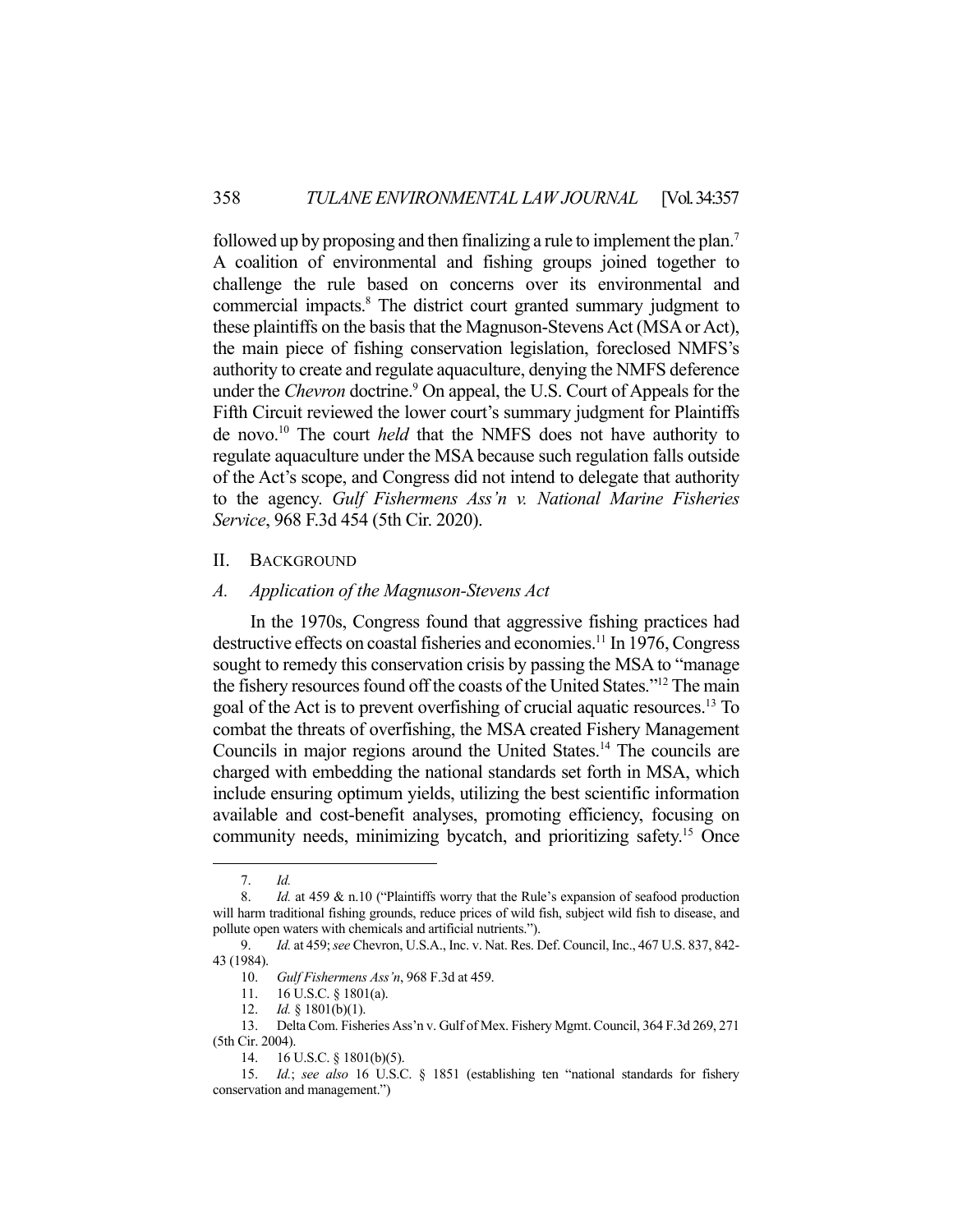NMFS approves an FMP—or fails to disapprove an FMP within thirty days of the end of the comment period set by the federal register notice announcing availability of the plan under 16 U.S.C.  $\S$  1854(a)(1)(B)—it goes into the Federal Register and holds force of law.16 While the national standards under MSA are important, a court's role is "not to review *de novo* whether the amendment complies with [standards set forth in the Act] but to determine whether the Secretary's conclusion that the standards have been satisfied is rational and supported by the record."<sup>17</sup>

 In 1996, Congress amended the MSA, requiring managers of regions to begin rebuilding overfished stocks.<sup>18</sup> The change shifted the focus toward repopulating and growing sustainable fisheries.<sup>19</sup> Since then, fortythree stocks have been rebuilt.<sup>20</sup> However, systemic problems remain, including bycatch, destructive fishing practices, and loopholes that leave "ecologically important fish species poorly managed or unmanaged under a federal plan."21 From this general overview, it is unclear whether offshore aquaculture fits within the scope of the activities regulable under the MSA.

# *B. Aquaculture in the United States*

 The term "aquaculture," as used in the present context, refers to the large-scale breeding and harvesting of fish in a water environment, and it has contributed to increased food security and protein production across the globe.22 Aquaculture operations use a system of fish pens, cages, and other technologies to control the farming and production of fish and other

 <sup>16.</sup> James Auslander & Kate Tipple, *Fifth Circuit Finds National Marine Fisheries Service Has No Authority to Regulate Aquaculture*, NAT'L L. REV. (Aug. 12, 2020), https://www.natlaw review.com/article/fifth-circuit-finds-national-marine-fisheries-service-has-no-authority-toregulate [https://perma.cc/UF5L-PRHV?type=image].

 <sup>17.</sup> Coastal Conservation Association v. United States Department of Commerce, 846 F.3d 99, 107 (5th Cir. 2017) (quoting C & W Fish Co. v. Fox, 931 F.2d 1556, 1562 (D.C. Cir. 1991)) (alteration in original). The Magnuson Act sets ten standards, which are (briefly): (1) preventing overfishing while achieving optimum yield, (2) using best scientific information, (3) managing individual stocks of fish, (4) nondiscrimination between residents of different States, (5) efficiency, (6) allowance for variation among fishery resources, (7) cost minimization where practicable, (8) use of economic and social data and participation of communities, (9) limit bycatch, and (10) promoting safety of human life at sea. 16 U.S.C. § 1851.

 <sup>18.</sup> Molly Masterton & Alexandra Adams, *Fact Sheet: How the Magnuson-Stevens Act is Helping Rebuild U.S. Fisheries*, NRDC, 1 (Jan. 2018), https://www.nrdc.org/sites/default/files/ magnuson-stevens-act-rebuild-us-fisheries-fs.pdf [https://perma.cc/8PBA-NVS8?type=image].

 <sup>19.</sup> *See id.* 

 <sup>20.</sup> *Id.* 

 <sup>21.</sup> *Id.* at 2. Bycatch is the unintended catching of fish.

 <sup>22.</sup> *Aquaculture Overview*, NOAA FISHERIES, https://www.fisheries.noaa.gov/topic/aqua culture [https://perma.cc/BK3M-Y295?type=image].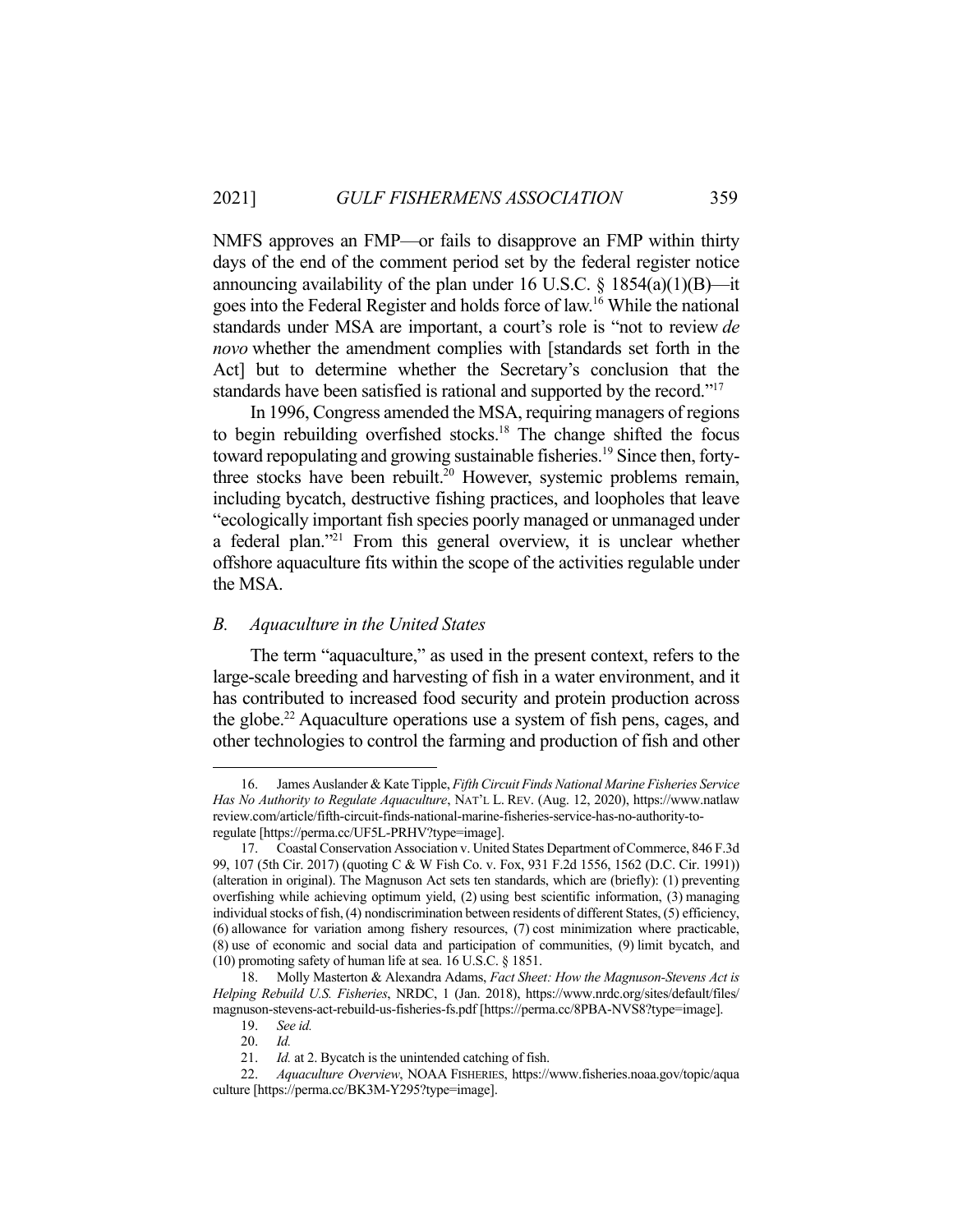seafood products.<sup>23</sup> Commercial aquaculture began in the United States in 1955 in the Mississippi Delta. $^{24}$  In 1980, Congress passed the National Aquaculture Act to prioritize national policy in seafood production and created an interagency group to coordinate activities.<sup>25</sup> Both the federal government and states regulate it through a somewhat complicated process<sup>26</sup> The federal government, often through state environmental agencies, regulates aquaculture in navigable waters within the United States differently than offshore aquaculture,<sup>27</sup> in that aquaculture in navigable waters of the United States is regulated under the Clean Water Act rather than the MSA.28

 Despite the organizational and economic benefits that an aquaculture regime can bring, environmentalists tend to take an anti-aquaculture stance because these farms can spread disease, deposit fish waste that can cause algal bloom, and increase nutrient pollution.<sup>29</sup> An aquaculture regime is essentially a system of "floating factory farms" that can devastate ecosystems and damage the wild-capture fishing industry.<sup>30</sup> The Gulf of Mexico habitat, for example, is already vulnerable due to a massive dead zone in the Gulf from nutrient pollution, and aquaculture can further threaten the area.<sup>31</sup> Large aquaculture operations in other countries have ended in disastrous aquaculture-related incidents, including

 <sup>23.</sup> Ariella Simke, *The Pros and Cons of Expanding United States Offshore Aquaculture in 2020*, FORBES (July 19, 2020), https://www.forbes.com/sites/ariellasimke/2020/07/19/the-prosand-cons-of-expanding-united-states-offshore-aquaculture-in-2020/?sh=6534a170755f [https:// perma.cc/Y76G-WTJB?type=image].

 <sup>24.</sup> *Aquaculture: An Overview*, THE NAT'L AGRIC. L. CTR. https://nationalaglawcenter. org/overview/aquaculture/ (last visited Feb. 15, 2021) [https://perma.cc/C6PH-FYMU?type= image].

 <sup>25.</sup> *Id.* 

 <sup>26.</sup> *Id.* This is done through permits, zoning, water use, and species certification.

 <sup>27.</sup> See U.S. Pub. Int. Rsch. Grp. v. Atlantic Salmon of Maine, 339 F.3d 23, 32 (1st Cir. 2003). The First Circuit affirmed the district court's judgment which struck down a loosely regulated aquaculture regime when it granted an injunction against companies polluting through their aquaculture regimes. *See* 33 U.S.C. § 1365(a) (2000) (any citizen can bring a suit against any person "who is alleged to be in violation of an effluent standard or limitation").

 <sup>28.</sup> *See generally* 33 U.S.C. §1251 *et seq*.

 <sup>29.</sup> *Id.*

 <sup>30.</sup> Hallie Templeton, *It's Not Déjà Vu. Congress Really is Trying to Pass Another Failing Industrial Ocean Fish Farm Bill*, FRIENDS OF THE EARTH, https://foe.org/blog/not-deja-vucongress-really-trying-pass-another-failing-industrial-ocean-fish-farm-bill/ [https://perma.cc/5XJ U-BCQT?type=image].

 <sup>31.</sup> Northern Gulf of Mexico Hypoxic Zone, *Mississippi River/Gulf of Mexico Hypoxia Task Force*, EPA (last visited Feb. 20, 2021) https://www.epa.gov/ms-htf/northern-gulf-mexicohypoxic-zone [https://perma.cc/VC5L-P4ME?type=image].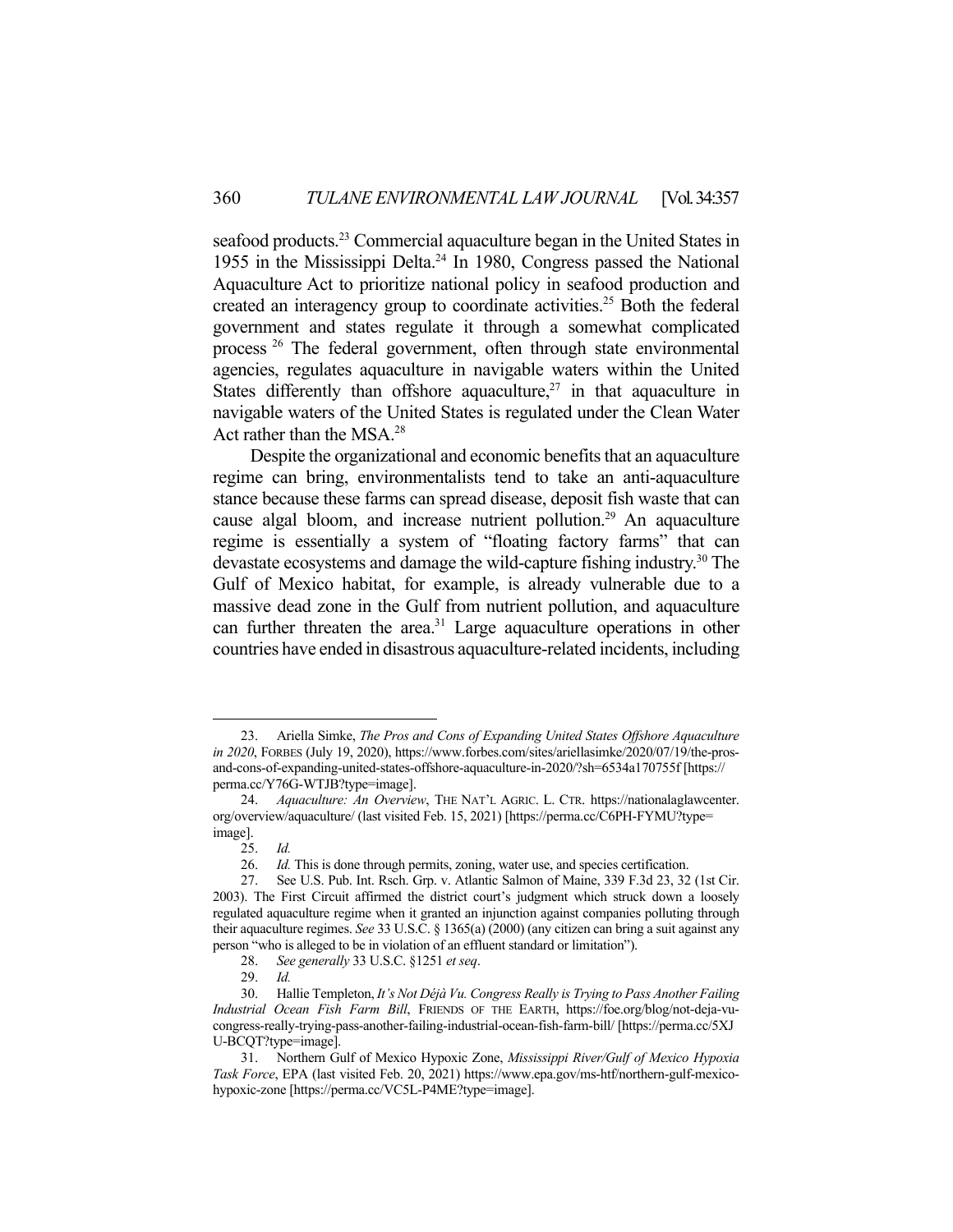"catastrophic fish escapes, depleted wild fish stocks and wildlife fatalities."32

### *C. Agency Review*

 Courts may review agency action to determine whether it is "arbitrary, capricious, an abuse of discretion, or otherwise not in accordance with the law."33 In 1984, the Supreme Court promulgated a two-part test applicable to agency interpretations of the statutes that those agencies implement in *Chevron, U.S.A., Inc. v. Natural Resource Defense Council*. 34 A court first asks if Congress directly spoke on the issue at hand.<sup>35</sup> If not, the Court asks if the agency's interpretation is permissible.<sup>36</sup> In 2001, the U.S. Supreme Court clarified that an agency interpretation merits *Chevron* deference only 1) when "Congress delegated authority to the agency generally to make rules carrying the force of law," and 2) the agency promulgated the interpretation at issue "in the exercise of that authority."37 Otherwise, the agency's interpretation is "eligible to claim respect according to its persuasiveness."38

 U.S. courts rarely decide issues regarding the regulation of offshore aquaculture in federal waters. A decade prior to the noted case, environmental groups brought a similar suit against the general proposal of the Gulf Fishery Management Council Plan that would allow for offshore aquaculture permitting and operations in the Gulf of Mexico under NMFS authority.<sup>39</sup> Plaintiffs argued that it was beyond NMFS's authority for the agency to allow the disputed FMP to take effect.<sup>40</sup> They further alleged that the FMP did not comply with the national standards set forth in the MSA and would cause considerable harm to the Gulf of Mexico ecosystem.<sup>41</sup> The court dismissed the case, holding that the plaintiff groups lacked standing because several further steps—including the promulgation of regulations—would have to occur for them to suffer

 <sup>32.</sup> Templeton, *supra* note 30.

 <sup>33. 5</sup> U.S.C. § 706(2)(A).

 <sup>34.</sup> Chevron, 467 U.S. at 842-43.

 <sup>35.</sup> *Id.* 

 <sup>36.</sup> *Id.*

<sup>37.</sup> United States v. Mead Corp., 533 U.S. 218, 226–27 (2001).<br>38. Id. at 221 (citing Skidmore v. Swift & Co., 323 U.S. 134 (19)

*Id.* at 221 (citing Skidmore v. Swift & Co., 323 U.S. 134 (1994)).

 <sup>39.</sup> Gulf Restoration Network, Inc. v. Nat'l Marine Fisheries Serv., 730 F. Supp. 2d 157,

<sup>160 (</sup>D.D.C. 2010).

 <sup>40.</sup> *Id.* at 163.

 <sup>41.</sup> *Id.* at 170.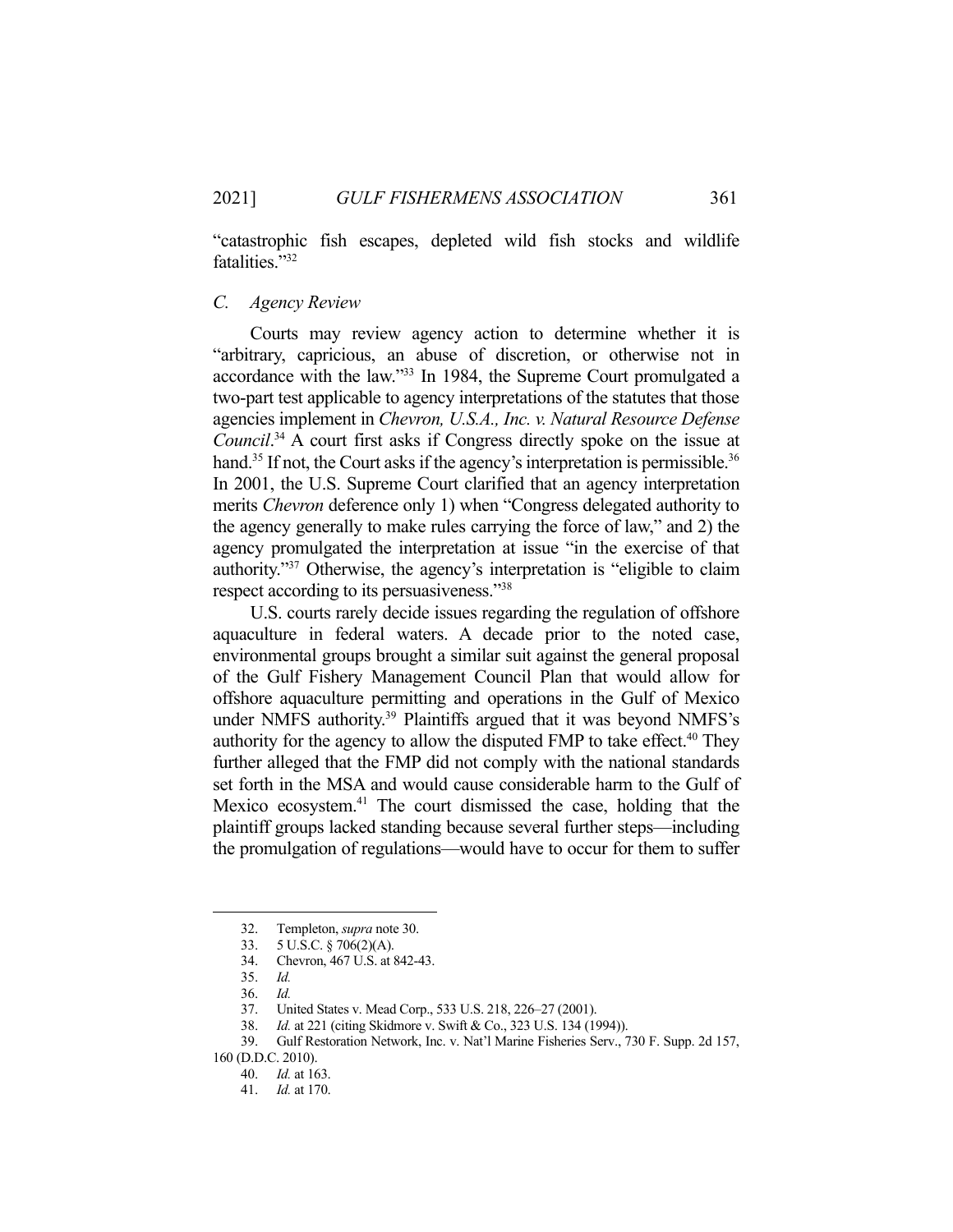an injury, and thus the FMP alone was not a final agency action and the issue was not ripe for review.<sup>42</sup>

 Later, a district court in Hawaii addressed the specific issue of offshore aquaculture.43 In *Kahea v. National Marine Fisheries Service*, the U.S. District Court for the District of Hawaii held that the NMFS's characterization of an aquaculture project as "fishing" was not "otherwise contrary to law."44 NMFS granted a one-year permit to a water farm group authorizing it to "stock, culture and harvest" almaco jack fish using specified equipment off the coast of the island.<sup>45</sup> The plaintiffs argued that aquaculture fell categorically outside of fishing in the Act, but the court disagreed.46 In *Kahea*, the court criticized plaintiffs' argument that the definition of "fishing" in the MSA, when read alongside "harvesting" and "catching," "must be read as repeating the very same words."<sup>47</sup> The court held that the agency's decision to permit the stocking and harvesting of almaco jack fish was reasonable in light of the statutory language in the  $MSA.<sup>48</sup>$ 

 The *Kahea* court gave deference to NMFS's characterization of an aquaculture project as "fishing."49 While the plaintiffs claimed that "harvesting," as it relates to aquaculture, does not fit within the MSA, the court stated that "[t]he definition of 'harvest' [that plaintiffs relied on] completely destroys any purpose for inclusion of the word 'harvesting' in the MSA."50 The court reasoned that while reading redundancy into a statute is not problematic, the plaintiffs insistence on reading "harvesting" and "fishing" as identical when listed back-to-back in the statute was problematic.<sup>51</sup> The Ninth Circuit affirmed this holding in a nonprecedential memorandum opinion.<sup>52</sup> Such a broad grant of authority to NMFS would not stand in the Fifth Circuit, however, as evidenced in the noted case.

 In the noted case, a wide variety of environmental interest groups and sport fishing groups challenged the agency's regulatory rule to implement

 <sup>42.</sup> *Id.* at 166, 174.

 <sup>43.</sup> *See* Kahea v. Nat'l Marine Fisheries Serv., No. 11-00474, 2012 WL 1537442, at \*11 (D. Haw. 2012).

 <sup>44.</sup> *Id.* at \*11.

 <sup>45.</sup> *Id.* at \*1.

 <sup>46.</sup> *Id.* at \*8.

 <sup>47.</sup> *Id.* at \*10.

 <sup>48.</sup> *Id.*

 <sup>49.</sup> *Id.* at \*11.

 <sup>50.</sup> *Id.* at \*10.

 <sup>51.</sup> *See id.* at \*10.

 <sup>52.</sup> Kahea v. Nat'l Marine Fisheries Serv., 544 F. App'x 675, 675-76 (9th Cir. 2013).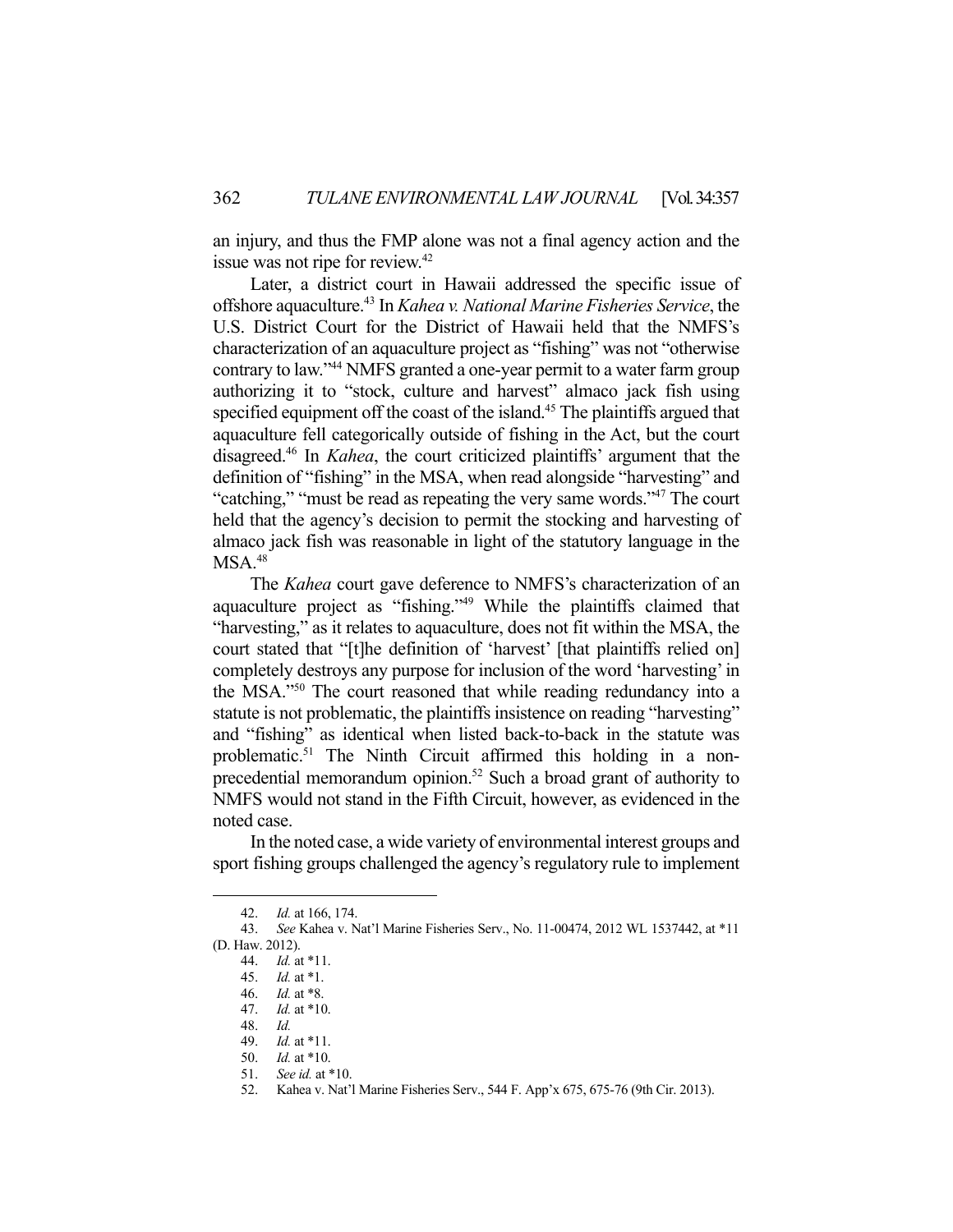the FMP, including the Gulf Restoration Network and food safety advocates.53 Plaintiffs filed the case in the U.S. District Court for the Eastern District of Louisiana, relying heavily on environmental violations as well as agency authority.<sup>54</sup> They claimed violation of the MSA, the National Environmental Policy Act, and the Endangered Species Act.<sup>55</sup> Environmentalists complained that the regulations would allow permit holders to farm fish in the Gulf with "little oversight and [would] defer consideration of the environmental and socioeconomic impacts of aquaculture on a discretionary and individual applicant basis."56 The district court held that NMFS did not have authority to regulate aquaculture in the first place, and thus did not address the environmental claims.57

#### III. COURT'S DECISION

 In the noted case, the Fifth Circuit relied on a *Chevron* analysis to justify denying NMFS's authority over offshore aquaculture.<sup>58</sup> The court restricted its analysis to the first step, finding that the MSA "unambiguously preclude[ed]" NMFS from implementing aquaculture regulations.59 While the Act is a "textual dead zone" in regards to aquaculture, the court stressed that the agency cannot use a "nothing equal[s] something" argument;<sup>60</sup> i.e., a court should not fill an ambiguous gap in a statute to allow an agency to create a new regime.<sup>61</sup> The lack of statutory text concerning aquaculture, the court concluded, did not automatically confer authority upon the agency to approve and oversee aquaculture operations.<sup> $62$ </sup> This would open the door to unrestricted agency authority over marine operations.63 The agency argued that the MSA does not express any intent to prohibit aquaculture regulation, but the Fifth Circuit concluded that there must be evidence of an intent to delegate, and

 <sup>53.</sup> Gulf Fishermens Ass'n v. Nat'l Marine Fisheries Serv., 341 F. Supp. 3d 632, 635 (E.D. La. 2018).

 <sup>54.</sup> *See id.* at 637.

 <sup>55.</sup> *Id.* at 635.

 <sup>56.</sup> *Id.* at 637.

 <sup>57.</sup> *Id.* at 635.

 <sup>58.</sup> See *Chevron* 467 U.S. at 842-43.

 <sup>59.</sup> Gulf Fishermens Ass'n v. Nat'l Marine Fisheries Serv., 968 F.3d 454, 460 (5th Cir. 2020).

 <sup>60.</sup> *See* Texas v. U.S., 809 F.3d 134, 186 (5th Cir. 2015) (holding that Congressional silence does not confer authority to act).

 <sup>61.</sup> *Gulf Fishermens Ass'n*, 968 F.3d at 462.

 <sup>62.</sup> *Id.* at 466.

 <sup>63.</sup> *See id.* at 462.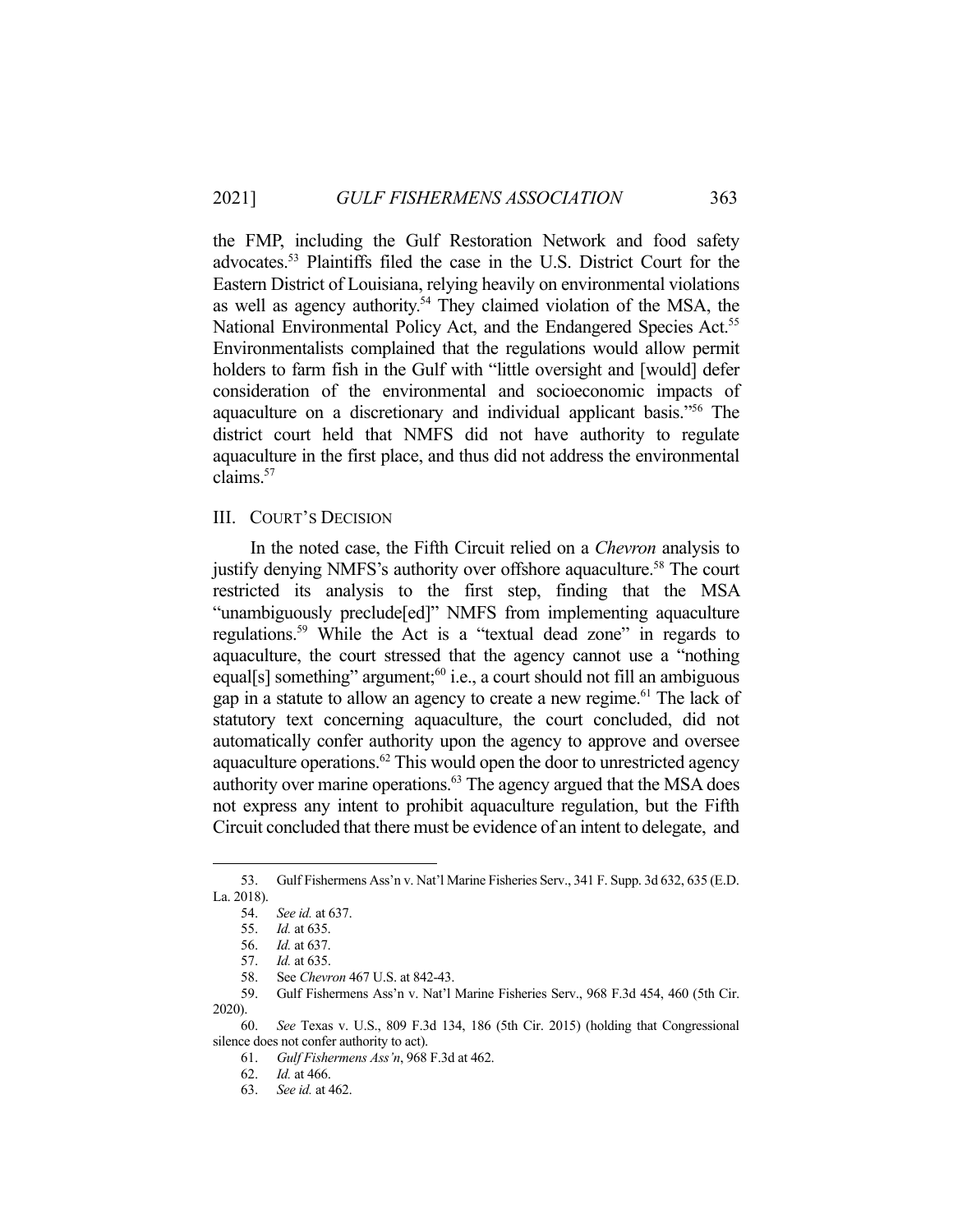"[i]nstead of identifying any intent to delegate authority here, the agency can claim only that Congress did not withhold the power the agency now wishes to wield."64 Therefore, the court found that NMFS's conclusion did not fit rationally with the legislative history and intent of the Act, as Congress intended the MSA for the "conservation and management of natural resources,"<sup>65</sup> and aquaculture farmed fish are not "found" off the coasts of the United States and are not natural resources.<sup>66</sup> Thus, the court determined that NMFS's approval of the Plan's regulations was arbitrary and capricious.<sup>67</sup>

 Next, the court devoted a lengthy portion of its opinion to differing canons of statutory construction.<sup>68</sup> NMFS sought to give itself expansive power based on one single word in the Act: harvesting.<sup>69</sup> The agency determined that "harvesting" in the definition of "fishing" under the MSA leaves sufficient room to include regulation of aquaculture.<sup>70</sup> Yet it placed more weight on this single word than the court found appropriate.<sup>71</sup> According to the court, the agency acted outside of its statutory authority by hinging an entire regulatory scheme on the creation of new meaning in an unambiguous word.72 Instead, the court stated that "harvesting" should be read in alignment with adjacent terms listed in the Act's definitions, such as "catching" and "taking."<sup>73</sup> The agency opposed constructing meaning through associated words, arguing that the variety of words used in the definition was not intended to repeat the exact same meanings.<sup>74</sup> However, the agency offered no concrete evidence to support this claim.<sup>75</sup> Notably, other provisions in the Act associate "harvest" with "catch," assigning a more traditional meaning to the language, thus the court found that the statute should be read to use a traditional meaning of "fishing."76

 The agency then leaned on the "anti-surplusage canon," which relies on context in other parts of the act to construe meaning of potentially

 72. Gulf Fishermens Ass'n v. Nat'l Marine Fisheries Serv., 341 F. Supp. 3d 632, 642 (E.D. La. 2018).

 <sup>64.</sup> *Id.* at 460-61, 466.

 <sup>65.</sup> *Gulf Fishermens Ass'n*, 341 F. Supp. 3d at 642.

 <sup>66.</sup> *Id.*

 <sup>67.</sup> *Gulf Fishermens Ass'n*, 968 F.3d at 460.

 <sup>68.</sup> *See id.* at 462-63.

 <sup>69.</sup> *Id.* at 466.

 <sup>70.</sup> *Id.* at 462.

 <sup>71.</sup> *Id.* (explaining that the agency wrongly interprets harvest in the traditional sense to an "elaborate regime of farming fish for 'harvest'").

 <sup>73.</sup> *Gulf Fishermens Ass'n*, 968 F.3d at 462.

 <sup>74.</sup> *Id.* at 463.

 <sup>75.</sup> *Id.*

 <sup>76.</sup> *Id.* at 464.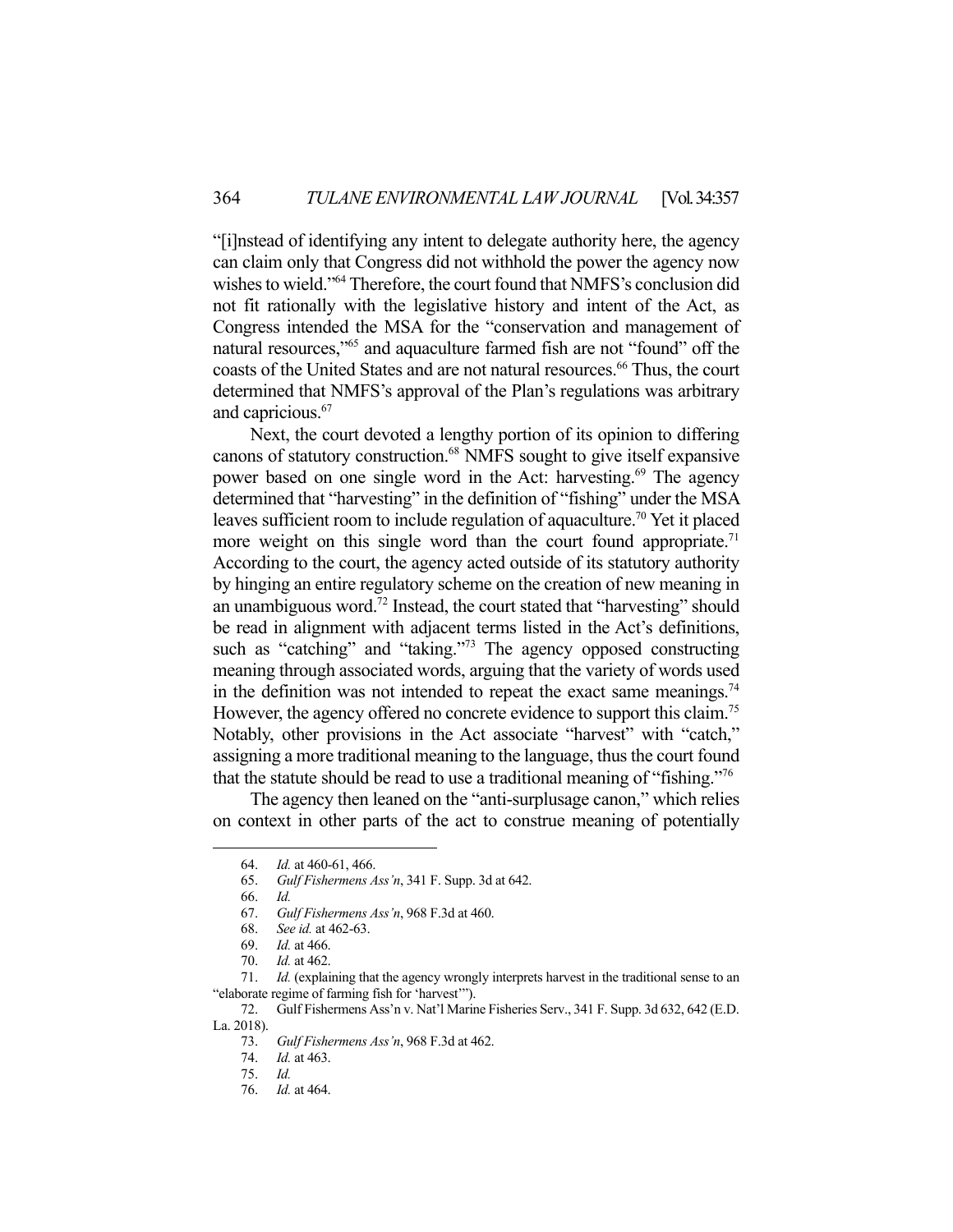ambiguous words and avoid redundancy, but the court concluded that "harvesting" (as it relates to the definition of fishing) is "no more superfluous" than "catching" and "taking" are to each other.<sup>77</sup> Additionally, the court noted that some legislative texts are intentionally redundant for a variety of reasons.<sup>78</sup> Therefore, the court noted, the agency should not try to invent new meanings in the redundancy without substantiation.<sup>79</sup> This philosophy, the court noted, properly fits within the context of the larger structure of the MSA.<sup>80</sup> The MSA states that a major long-term threat to commercial and recreational fisheries is continuing loss of marine and estuary habitat.<sup>81</sup> The court then noted that "when aquaculture is viewed as a 'fishery,' some of the Act's core requirements stop making sense."<sup>82</sup>

 Further, the court looked to the legislative history of the MSA and its relation to NMFS. When Congress passed the law in 1976, it knew of aquaculture but chose not to include it.<sup>83</sup> Four years earlier, Congress gave the EPA, rather than NMFS, the authority to regulate aquaculture operations.84 Further, Congress twice amended the MSA in 1992 and 2007 with references to fish farming and aquaculture and still did not grant NMFS authority.<sup>85</sup> The majority reasoned that aquaculture is a major economic and industrial activity that would not be overlooked by experts in the legislative process unless it was meant to fall outside the scope of the legislative framework.

 Finally, the Court engaged in a brief discussion of environmental impact. The MSA requires each fishery to have a plan to "prevent overfishing and rebuild overfished stocks,"86 and aquaculture's emphasis on mass harvesting seems inconsistent with this essential statutory language.<sup>87</sup> In an attempt to conform, NMFS relied on an ambiguity that this sort of regulation may help mitigate overfishing, but the court

 <sup>77.</sup> *Id.* at 464-65.

 <sup>78.</sup> *Id.*; *see also* Latiolais v. Huntington Ingalls, Inc., 951 F.3d 286, 294 (5th Cir. 2020) ("If the meaning of a text is discernibly redundant, courts should not invent new meaning to avoid superfluity at all costs.").

 <sup>79.</sup> *Gulf Fishermens Ass'n*, 968 F.3d at 454.

 <sup>80.</sup> *Id.* at 466; *see also* Sw. Elec. Power Co. v. EPA, 920 F.3d 999, 1024 (5th Cir. 2019) (reasoning that these definitions should be read reasonably with consistency in the larger statutory scheme).

 <sup>81. 16</sup> U.S.C. §1801(a)(9).

 <sup>82.</sup> *Gulf Fishermens Ass'n*, 968 F.3d at 466.

 <sup>83.</sup> *Id.* at 465-66.

 <sup>84.</sup> *Id.* at 466.

 <sup>85.</sup> *Id.* at 466 & n.26.

 <sup>86.</sup> *Id.* at 457.

 <sup>87.</sup> *See id.* at 467.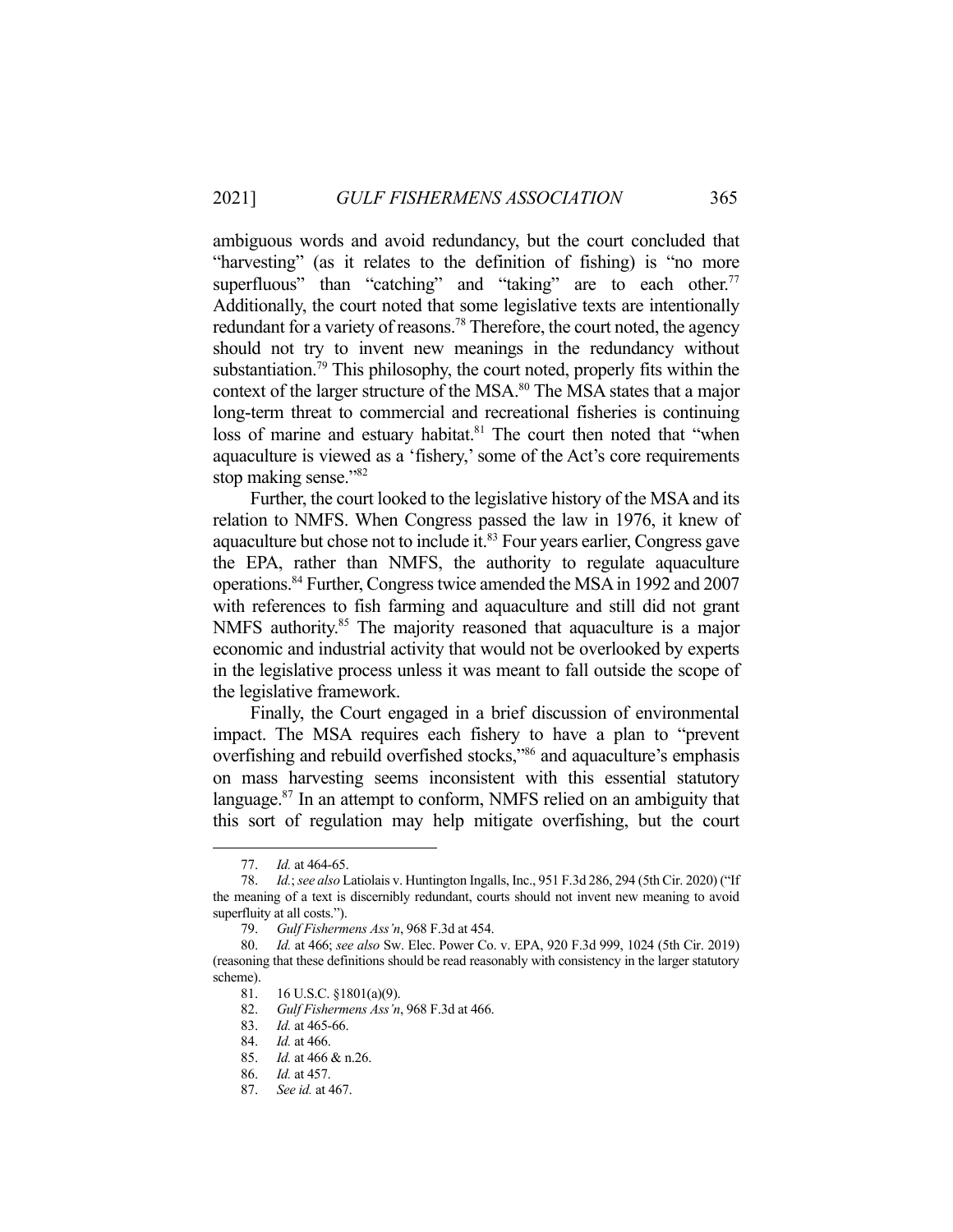responded firmly that it was a mistaken reliance.<sup>88</sup> The nature of the MSA, simply put, fits poorly with aquaculture.<sup>89</sup> Even the environmental impact statement for the implementing rule acknowledges that Congress did not write the MSA for oversight of large sea fish farming or an aquaculture regime.<sup>90</sup>

 Judge Higginson, however, filed a dissenting opinion, which relied heavily upon the "expansive authority" under the Commerce Clause to regulate all fish and other resources within the exclusive economic zone.<sup>91</sup> Judge Higginson maintained that, even though the MSA may be ambiguous toward an aquaculture regime, Congress's expansive definition of fishing would reach anything that can be expected as a result from the catching, taking, or harvesting of fish.<sup>92</sup> According to Judge Higginson, ambiguity ought not preclude NMFS's actual authority over aquaculture<sup>93</sup> because an expansive definition of fishing should reach the "taking or harvesting fish from offshore nets, pens, or other enclosures are 'operations at sea.'"94 The dissent further stressed the long amount of time the Fishery Management Council spent carefully planning.<sup>95</sup> As such, the dissent advocated deference to the agency's interpretation, relying on the federal officials' expertise.<sup>96</sup>

## IV. ANALYSIS AND CRITICISM

Aquaculture has recently come under scrutiny across the country.<sup>97</sup> The Fifth Circuit reached the correct conclusion under *Chevron* but missed a potentially valuable opportunity to consider environmental impacts relating to consistency within the MSA. The Fifth Circuit's analysis of canons of statutory construction differed substantially from the Ninth Circuit's approach in *Kahea*. In the noted case, much of the argument

 <sup>88.</sup> *Id.*

 <sup>89.</sup> *Id.* at 468.

Id. ("The [Act] was ... not explicitly written for managing at sea fish farming or aquaculture operations," and, accordingly, "[m]any of the principles and concepts that guide wild stock management under the [Act] are *either of little utility or not generally applicable* to the management of aquaculture operations.").

 <sup>91.</sup> *Id.* at 469 (Higginson, J. dissenting).

 <sup>92.</sup> *Id.* at 470.

<sup>93.</sup> *Id.* ("In fact, ambiguity enters only when one considers the majority's points that other provisions of the Act, separate and distinct from NMFS's authorizing text, may be inapt when applied to modern methods of rearing and harvesting fish in and from enclosed offshore waters.").

 <sup>94.</sup> *Id.* 

 <sup>95.</sup> *Id.* at 469.

 <sup>96.</sup> *Id.* at 471.

 <sup>97.</sup> Auslander, *supra* note 16.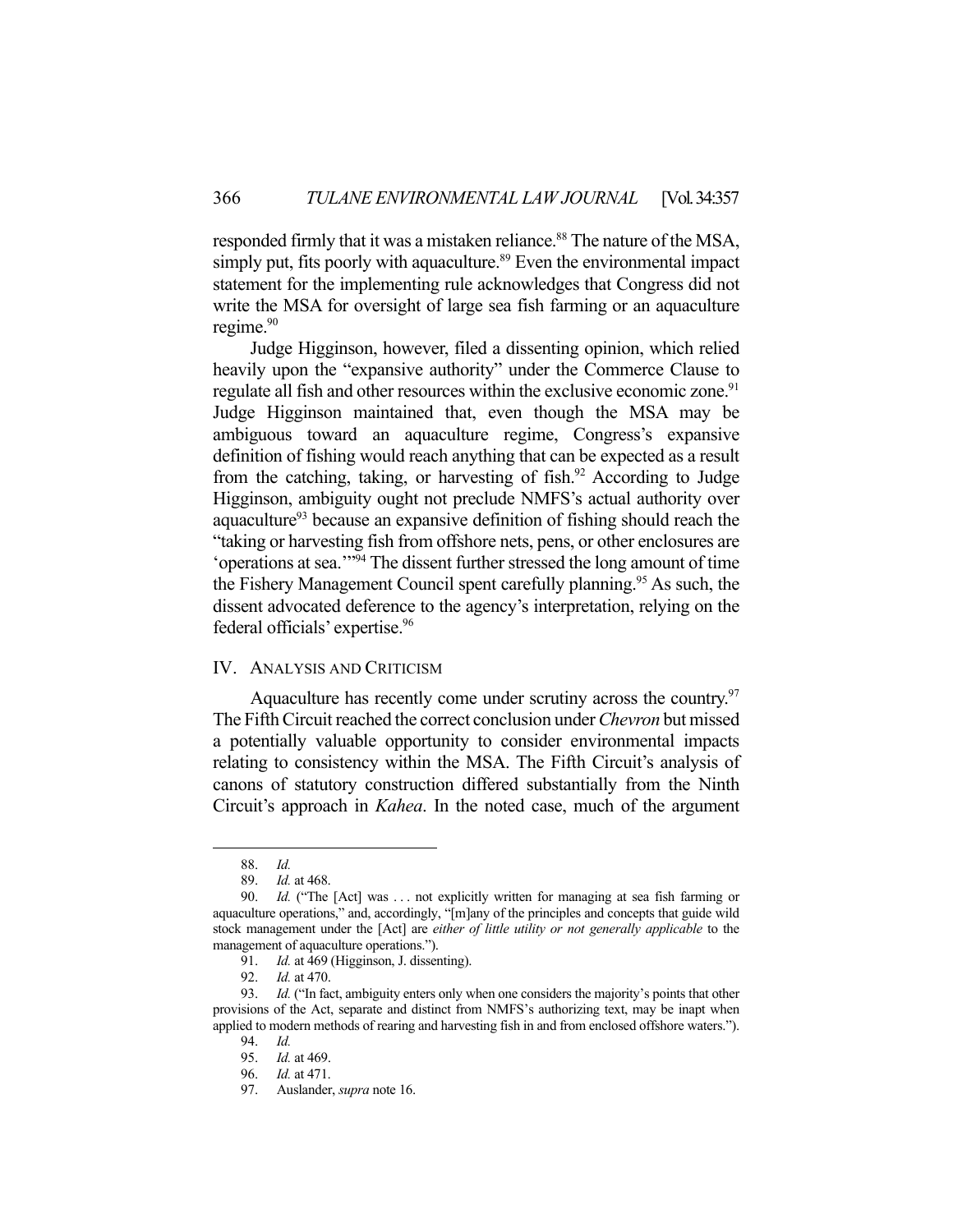hinged on the definition of harvest under the MSA.<sup>98</sup> The court in *Kahea* went further in its analysis with the *Chevron* test, showing that a deeper look at legislative intent and permitting consequences changes the landscape.<sup>99</sup>

 First, the court's decision in the noted case goes against recently developed public policy, raising questions about the future of aquaculture. Just months before the Fifth Circuit decided this case, the Trump administration issued an executive order regarding aquaculture.<sup>100</sup> The order lamented the fact that the country imports more than eighty-five percent of seafood consumed within its borders despite available domestic resources.101 It called for more permitting of offshore aquaculture with the goal of revolutionizing domestic seafood production and enhancing "rural prosperity."102 It determined that the domestic policy priorities call for removing existing "burdensome" regulations.<sup>103</sup> A section in the order focused on removing these barriers through "request[ing] each Regional Fishery Management Council to submit, within 180 days of the date of this order, a prioritized list of recommended actions to reduce burdens on domestic fishing and to increase production within sustainable fisheries."104 While the order appointed NOAA as the leading regulatory agency, it did not indicate restrictions, further contributing to the significance of the Fifth Circuit's ruling.<sup>105</sup> The Fifth Circuit's decision in the noted case slows progression of the policies promoted in the order. The Executive Order identified areas in the Gulf and Southern California as the first regions to host "aquaculture opportunity areas.<sup>106</sup> Experts consider these areas to be the most environmentally sustainable locations to produce seafood if done responsibly.<sup>107</sup> The key word here is responsibly. At the federal level, there is not an effective or clear manner to ensure responsible aquaculture operations.<sup>108</sup>

 106. *Id.* at 28474; *see also NOAA Announces Regions for First Two Aquaculture Opportunity Areas under Executive Order on Seafood*, NOAA FISHERIES (Aug. 20, 2020) https://www.fisheries.noaa.gov/feature-story/noaa-announces-regions-first-two-aquacultureopportunity-areas-under-executive-order.

107. *Id.* 

 108. Kristen L. Johns, *Farm Fishing Holes: Gaps in Federal Regulation of Offshore Aquaculture*, 86 S.CAL. L. REV. 681, 685 (2013).

 <sup>98.</sup> *Id.* at \*9.

 <sup>99.</sup> *Id.* at \*10.

 <sup>100.</sup> EXEC. ORDER NO. 13921, 85 FED.REG. 28471 (May 7, 2020).

 <sup>101.</sup> *Id.*

 <sup>102.</sup> *Id.*

 <sup>103.</sup> *Id.*

 <sup>104.</sup> *Id.* at 28472.

 <sup>105.</sup> *Id.*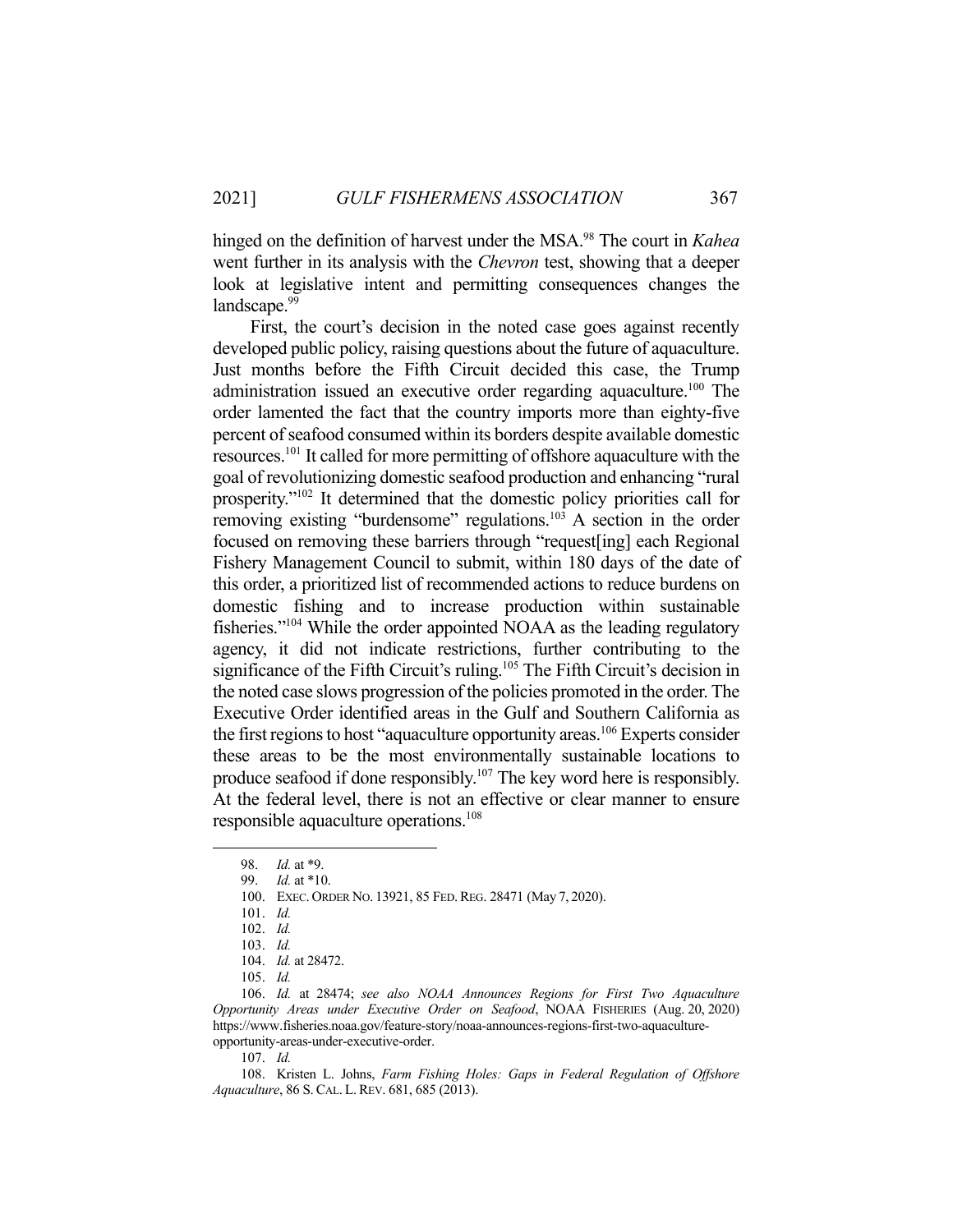Second, the court's decision poses regulatory inconsistencies and highlights uncertainties over how aquaculture will be regulated.<sup>109</sup> Currently, the EPA has authority over Concentrated Aquatic Animal Production (CAAP) facilities that directly discharge wastewater into U.S. territorial waters to comply with effluent guidelines, but an aquaculture farm is considered a CAAP facility subject to CWA regulations only if it is a "significant contributor of pollution to waters of the United States."110 In the Gulf region, the Fishery Management Council cannot gain approval under NMFS, which leaves the authority over aquaculture with other agencies.<sup>111</sup> To further complicate matters, several agencies have control over different aspects of federal waters.<sup>112</sup> Divided control over aquaculture regimes prevents a streamlined process.<sup>113</sup> The only realistic solution is to create a uniform federal regulation of offshore aquaculture.<sup>114</sup> As the current regulatory regime exists, most environmental risks are overlooked,115 including eutrophication and the use of drugs and pesticides that endanger the marine environment.<sup>116</sup> NOAA could use its authority to ensure environmental health and safety in aquaculture plans.<sup>117</sup>

 Third, the court's decision provides temporary relief to environmental concerns in the Gulf. Unfortunately, the court refrained from weighing regional environmental impacts in its decision, leaving the door open for future aquaculture farming attempts. In a region with such rich natural water resources, this halting of agency action sends a message that operations cannot be undertaken, there remains great uncertainty.

 While aquaculture poses threats to the Gulf, there are legitimate interests in implementing these regimes across the country. Economists have concerns over the country's reliance on imported seafood to meet domestic demand.118 Further, companies may move operations abroad if the United States does not implement a uniform regulatory system.119 The dissent focused on the broad authority the Commerce Clause grants

 <sup>109.</sup> Auslander, *supra* note 16.

 <sup>110. 40</sup> C.F.R. § 122.24(c)(1); *see* Johns, *supra* note 108, at 703. Territorial waters extend twelve miles offshore. *Id.*

 <sup>111.</sup> Johns, *supra* note 108, at 701.

 <sup>112.</sup> Auslander, *supra* note 16.

 <sup>113.</sup> *Id.*

 <sup>114.</sup> Johns, *supra* note 108, at 685.

 <sup>115.</sup> *Id.*

 <sup>116.</sup> *Id.* at 684-85, 696.

 <sup>117.</sup> *Id.* at 713.

 <sup>118.</sup> *See* Johns, *supra* note 108, at 693.

 <sup>119.</sup> *Id.*